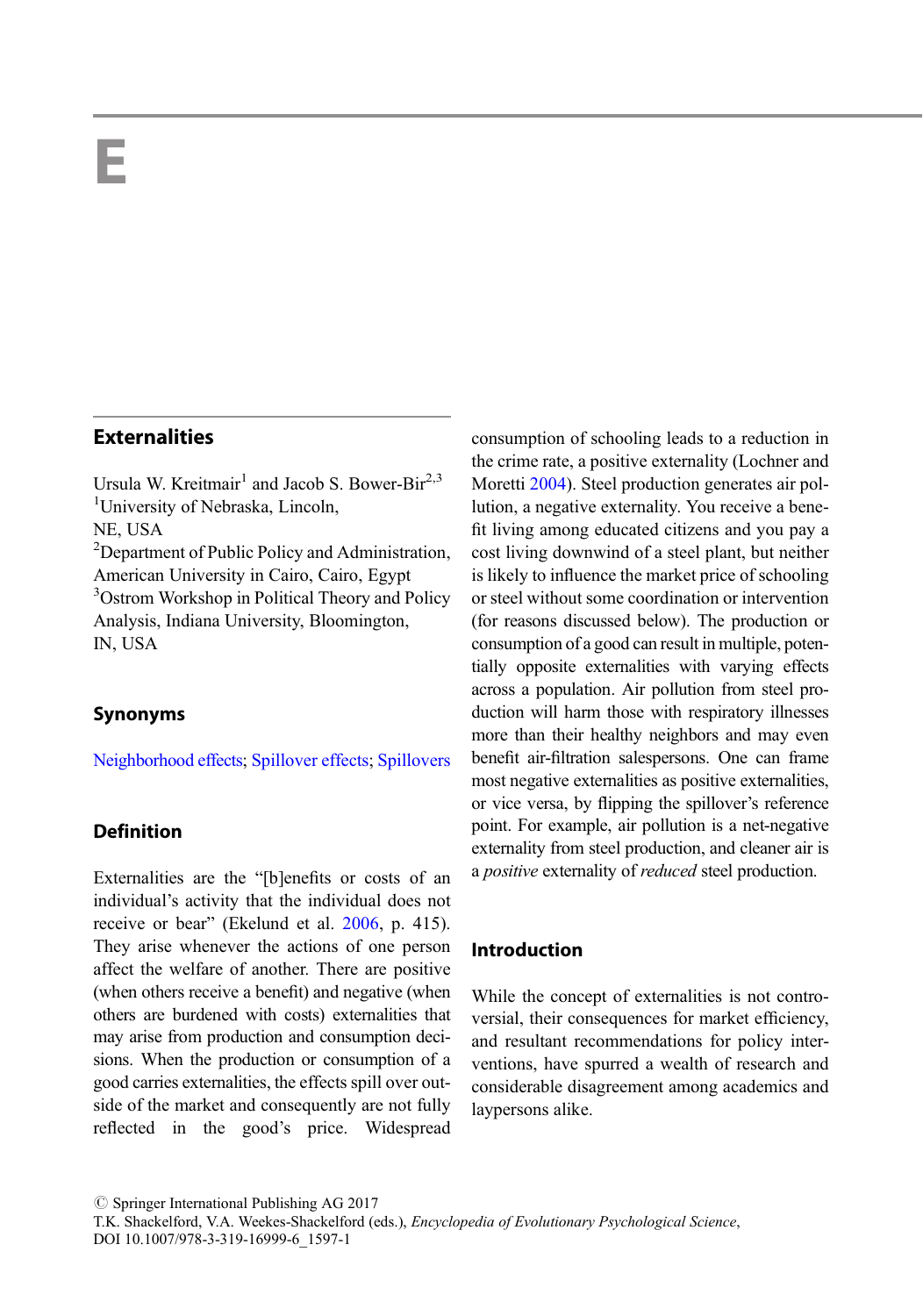### Failing Markets and Policy Responses

### **Market Failure**

Pareto efficiency, or so-called social welfare maximizing outcomes, wherein no individual can be made better off without someone else being made worse off, is a common goal for welfare economists (though it is not necessarily sufficient for a normatively appealing distribution of resources) [\[A](#page-4-0)]. Provided a host of conditions are met, competitive markets arrive at such outcomes. One of these conditions is that the costs or benefits from producing/consuming a good accrue only to the decision-maker – that is, there are no externalities. In the presence of externalities, the market "fails" to maximize social welfare as individuals are driven to underproduce/consume goods with positive externalities and overproduce/consume goods with negative externalities. Although Pareto efficient outcomes are still possible, the market by itself will not arrive at that distribution of resources.

To see why this happens, consider that individuals strive to maximize their welfare, broadly conceived [[B\]](#page-4-0). They do this by engaging in a desired action until its private marginal benefit equals its private marginal cost. At that point, net benefit is zero, and additional production/consumption is undesirable as most actions have increasing marginal costs and decreasing marginal benefits  $[C]$  $[C]$ . Absent externalities, an action's social marginal costs and benefits – its private marginal costs and benefits summed across all affected individuals – are the same as its private marginal costs and benefits because the decisionmaker is the sole beneficiary of her action. Not so in the presence of externalities when private actions help or hurt outsiders, too. With positive externalities, an action's social marginal benefit is greater than its private marginal benefit. If individuals do not consider the public ramifications of their decisions, markets will promote underproduction/ consumption of the good or service in question (e.g., too few vaccinations) because the decisionmaker bears all the costs of her actions but shares their benefits. With negative externalities, an action's social marginal cost is greater than its private marginal cost, and the market will promote

its overproduction/consumption (e.g., too many people texting while driving) because the decision-maker reaps all the benefits of her actions but shares their costs across society. In

both instances, the market has failed to deliver the (economically defined) optimal outcome.

To increase social welfare, public policymakers seek to correct externality-caused market failures with a variety of instruments, each with their own (dis)advantages, enthusiastic champions, and ve-hement opponents [\[D](#page-4-0)]. Among the most politically heated, governments can counteract the under-/over-provision of positive/negative externalities through "command-and-control" tools, mandating a specific level or method of the good's production/consumption for each actor and levying fines if standards are not met. In the United States, the Affordable Care Act (ACA, aka Obamacare) was such an attempt, aimed at enrolling in health insurance – with its positive social spillovers – citizens who were either unable or unwilling to purchase it. The ACA's "individual mandate" requires individuals to purchase health insurance or face a fine. When policymakers deem externalities sufficiently large, government agencies may take over production to fully regulate the spillovers, as is the case with single-payer healthcare in countries such as Canada, the UK, and France. Although command-and-control approaches inspire strong ideological- and efficiency-based criticisms, there are instances when these tools provide the most (cost-) effective solutions (Cole and Grossman [1999](#page-5-0)). As such, the question is not whether to employ command-and-control but under what circumstances.

Policymakers can also rely on market forces to improve social welfare by (i) artificially aligning private and public marginal costs and benefits via a per-unit tax or subsidy on the externality or (ii) capping an externality at the socially optimal level and then allowing producers/consumers to trade rights to produce/consume the externality among themselves. These "market-based" instruments rely on government agencies to set the price or the quantity of the externality but let the market reduce compliance costs [\[E](#page-5-0)]. For example, a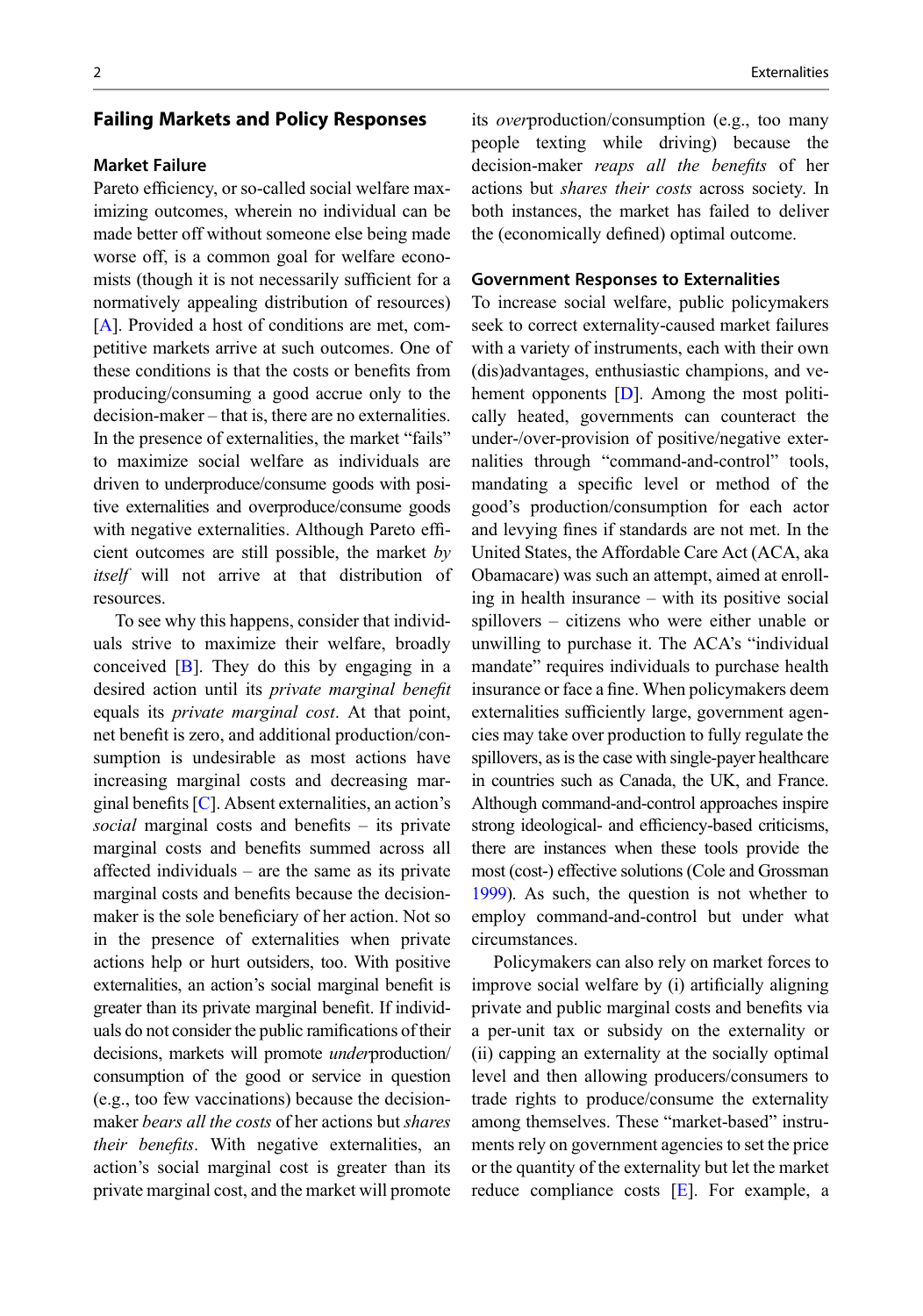Pigouvian tax forces steel mills to internalize the social cost of their production externality by taxing each ton of air pollution they generate. The value of that tax will equal the difference between (i) the marginal cost of one ton of pollution to society, which is relatively high, and (ii) the marginal cost of one ton of pollution to the mill, which is relatively low. Making the mills cover the full cost of their actions yields efficient production decisions (Pigou [1920](#page-6-0)). Similarly, cap and trade systems mandate the amount of an externality that an industry may produce but then allow producers within that industry to efficiently distribute externality production among themselves through a market. For example, in the 1990s, the Environmental Protection Agency (EPA) capped the amount of sulfur dioxide the US energy industry could emit. It then distributed emission permits to the individual energy providers, who could trade those permits, meaning providers who found it cheapest to reduce emissions could sell their permits to higher-cost emitters. This approach resulted in more cost-effective emission reductions than would have occurred via command-and-control (Keohane [2007\)](#page-5-0).

In general, market-based interventions are more cost-effective than strict command and control because the most efficient actors will be the ones to achieve the abatement in negative externalities or the provision of positive externalities. The distribution of regulatory burden is different from that of command-and-control approaches, which mandate individual targets (Baumol and Oates [1988\)](#page-5-0). In addition, market-based instruments encourage innovation as there is now an incentive to lower the cost of reducing/producing a negative/positive externality. However, for a number of reasons, market approaches have not always received the widespread application that these benefits might warrant  $[F]$  $[F]$  $[F]$ .

Market-based interventions are attractive, but humans systematically deviate from the rational actor models that undergird them (Kahneman [2011\)](#page-5-0). Policymakers can leverage these deviations from rational behavior by restructuring the decision-making environment (without limiting options available to the decision-maker) so that it nudges people into making choices that improve their and society's welfare (Thaler and Sunstein [2008\)](#page-6-0). For example, individuals often struggle to align their immediate preferences and behaviors with their long-term goals. Consequently, relatively few individuals join employer-offered retirement saving programs despite their longterm advantages, and many who do participate do not save enough for the kind of retirement they want. The cognitive and disciplinary demands of forgoing present consumption for greater future consumption are challenging even for people who care about their retirement. But what if the decision were reversed? Policymakers can make saving, rather than deciding on whether and how much to save, the default so that individuals have to opt out rather than opt in. Automatically enrolling employees in such programs and periodically increasing the minimum contribution rate substantially increase retirement savings (Benartzi and Thaler [2013](#page-5-0)). This carries benefits for savers because their lifetime consumption is now more even across time, and it benefits their compatriots by reducing the costs of communal elderly care. Policies of this sort, which rest on the growing cognitive and behavioral science literatures, highlight the importance of nuanced institutional design to individual and social welfare (Ostrom [2009\)](#page-5-0), thus expanding the debate beyond state versus market and market instruments versus command-and-control [[G\]](#page-5-0).

Because government is not subject to the same profit-based efficiency motivation as industry, and because calculating private and social marginal costs and benefits can be difficult, some academics argue that government intervention may be worse than the market failures it tries to correct. In situations where enforceable property rights exist and there are few barriers (i.e., "transaction costs") to individuals bargaining, parties affected by externalities may resolve market failures themselves, without recourse to the interventions discussed earlier (Coase [1960\)](#page-5-0). To illustrate this approach, consider if our steel mill was located upstream from a fishery. In the absence of regulation, the steel mill imposes a negative externality on the fishery in the form of water pollution. If,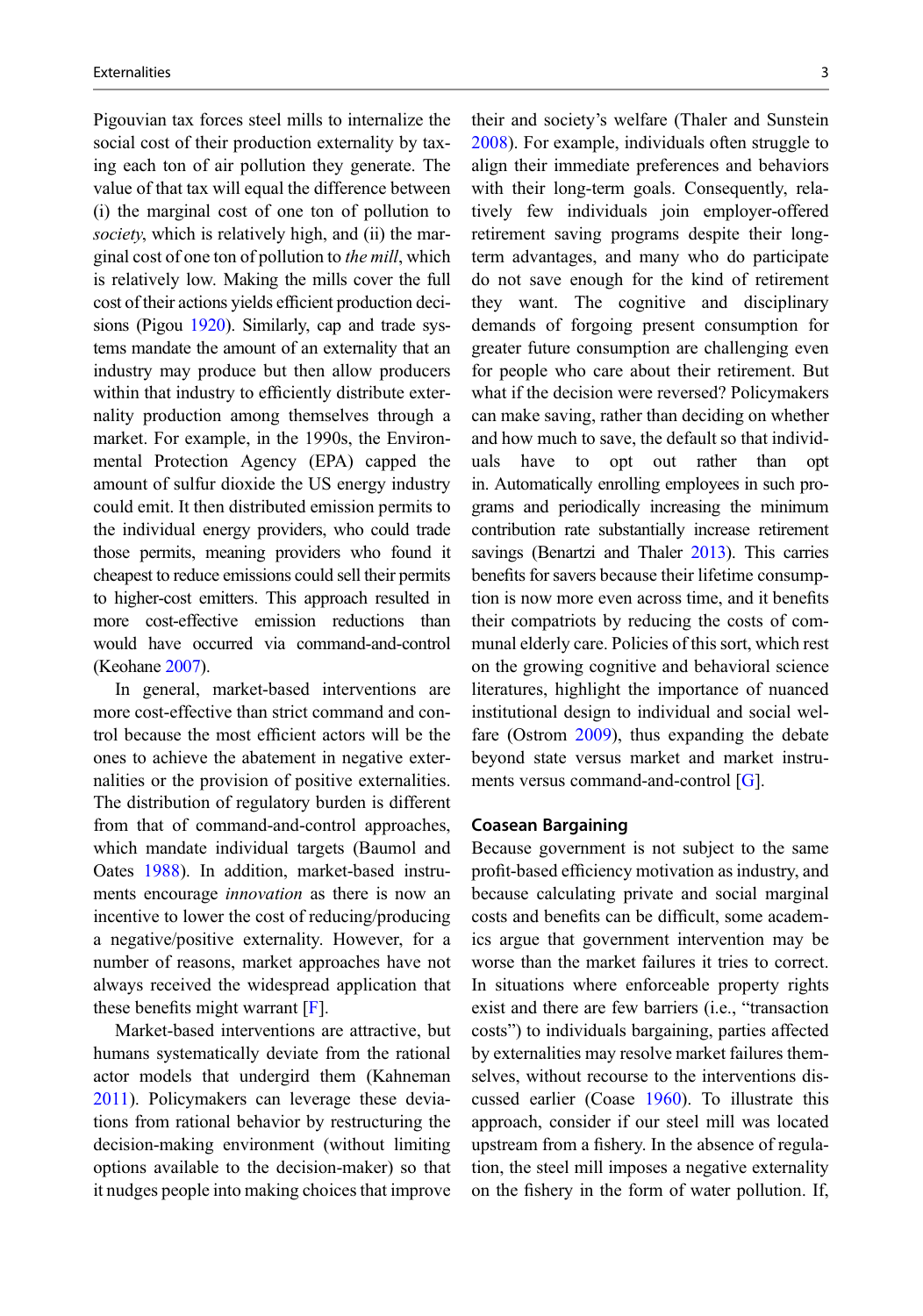however, the fishery possesses property rights over clean water, its owners can demand compensation from the steel mill for the damages to their fish stock. The steel mill is thus forced to include in their production decisions the marginal cost that their behavior imposes on the fishery, thereby aligning private and social marginal costs and benefits and ensuring an efficient market outcome [\[H](#page-5-0)]. Here, government's role may be limited to establishing and maintaining the conditions under which the market can overcome potential failures. Among these conditions are well-defined property rights, rule of law, and so forth. There exist, however, many situations where property rights are difficult to enforce, or where transactions costs are high due to numerous parties involved in negotiations, such that efficient outcomes may require more extensive intervention.

### Externalities and Cooperation

Externalities are essential to understanding cooperation (or lack thereof) on matters of social import. Free riding on others' efforts or investments is often a winning strategy when externalities are present, making cooperation difficult. To illustrate, let us return to the Coasean bargaining example, but with a twist: the steel mill, now with rights to pollute the river, finds itself upstream of numerous fisheries all equally affected by its pollution. No fishery alone can compensate the steel mill for its reduced production; they must cooperate to raise sufficient funds. All of the fishery owners want a cleaner river, but each knows she will enjoy its benefits whether or not she contributes toward the mill's compensatory sum, so long as that sum is reached. The environmental improvement is a positive externality and its benefits nonexcludable. Its costs, however, can be shared and shirked. The fisheries benefit most overall if all fisheries pay to compensate the steel mill to reduce pollution as much as possible, but each fishery owner has an incentive to *free ride* – withhold her funds and hope that the other owners will make up for her lost contribution [\[I](#page-5-0)]. Because all the fishery owners have the same incentive to free ride, there is a real possibility that the fisheries will not raise enough funds to stop the mill's polluting, making everyone worse off than if all or even a few fisheries had shouldered the financial burden. Game theory predicts that there is little chance of cooperation in social situations centered around such externalities – discouraging given the number of situations that display this general incentive structure (e.g., charitable giving, open-access computer code, environmental resource management, student group projects, etc.) [[J\]](#page-5-0).

Remarkably, the externality-borne incentives at the heart of the market failures discussed earlier are the same as those leading to the cooperative breakdowns just laid out. (Technically, defecting in a prisoner's dilemma constitutes a market failure and full cooperation the Pareto optimum.) When studying cooperation, however, researchers focus less on externally imposed market corrections (such as command-and-control tools or market-based instruments) in favor of studying the conditions under which cooperative success might be achieved endogenously (i.e., from within the system as it already exists), often via group-imposed incentives. For instance, behavioral economists and psychologists research the conditions under which individuals are willing to cooperate in creating/reducing goods with positive/negative externalities (e.g., see Chaudhuri [2011\)](#page-5-0), finding that individuals vary widely in (i) their proclivities to cooperate (e.g., Fischbacher and Gächter [2010](#page-5-0)) and/or (ii) in their expectations of how others might respond to cooperation on their part. For example, some display ostensibly altruistic behavior (i.e., cooperating regardless of what others are doing) or conditionally cooperative behavior (i.e., cooperating if others are too), suggesting that cooperative success is not impossible  $[K]$  $[K]$ . Even when group composition is not favorable to cooperation (e.g., when few altruists are present), institutional settings (e.g., how much oversight there is, whether punishment is possible, how benefits are distributed, etc.) can discourage free riding on others' efforts to produce/reduce goods with externalities (Ostrom et al. [1994](#page-6-0)). These institutions then mirror, in part, the exogenous market corrections implemented by government officials, albeit with more reliance on self-governance.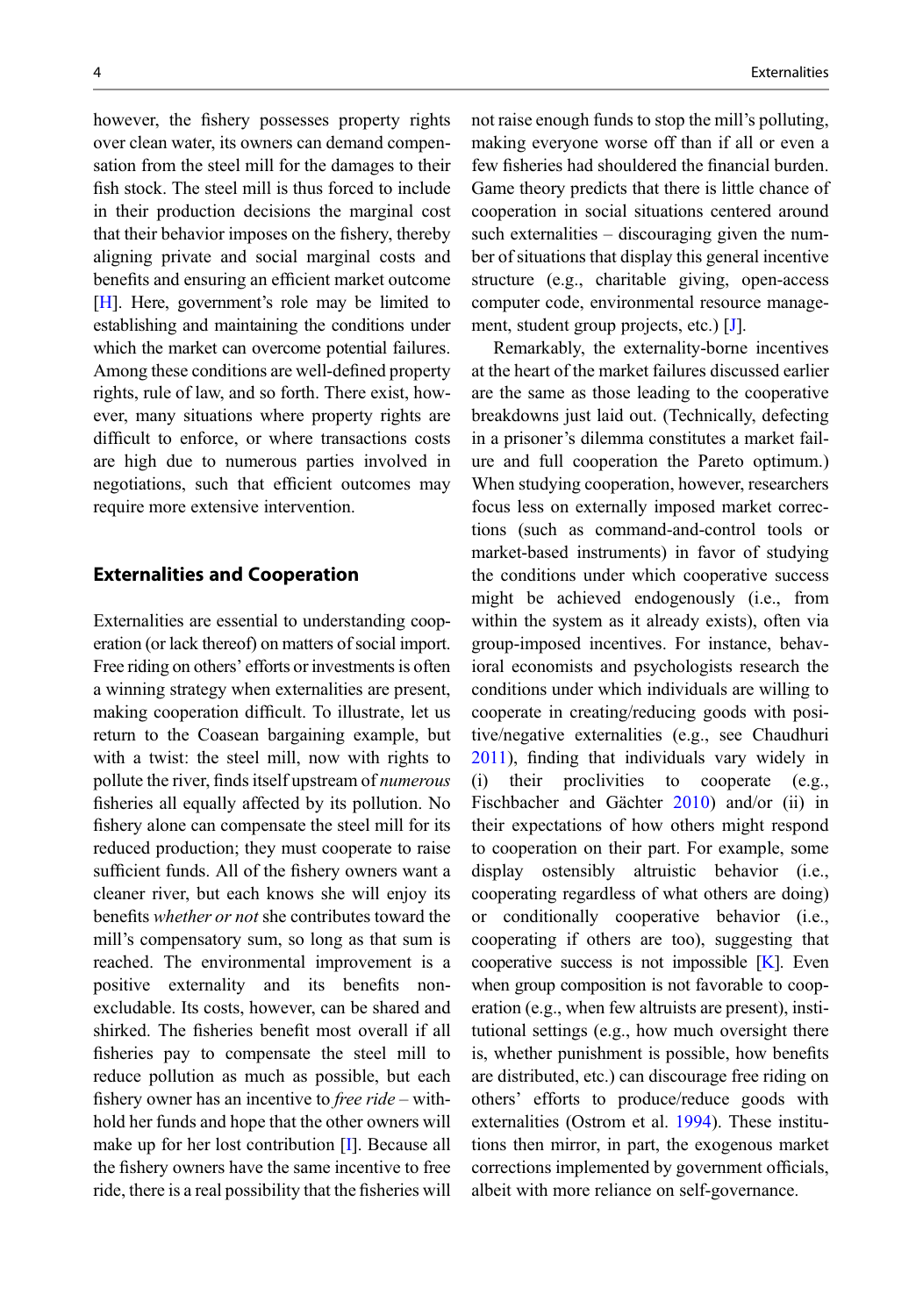# <span id="page-4-0"></span>Conclusion

While the theory on externalities is well established, the real-world implications are, unsurprisingly, controversial. Externalities are prevalent in society – few decisions do not impact those around us. But society often struggles over whether and how to address externalities. Strict economic efficiency analyses, probably the most common approach to evaluate how to tackle externalities, may not be sufficient to make policy decisions – in part because analyses on the cost-effectiveness of solutions to problems that arise out of externalities often disregard costs and constraints that go beyond economic considerations, such as political realities and societal preferences (Richards [1999\)](#page-6-0). There are a variety of reasons why society might often prefer one approach over a more efficient one.

Further, there is often disagreement over whether something constitutes an externality in the first place. People will disagree over how "public" a problem is. The recent debate regarding gay marriage demonstrates this well. Some advocates argue that no one but the consenting individuals marrying are affected by the ability to lawfully wed, while opponents argue that such relationships spill over to them, undermining their own heterosexual coupling. Moreover, some people may view gay marriage as a right (constitutional, human, or otherwise). In this case, these individuals will argue that economic efficiency criteria are irrelevant – the debate over whether externalities exist ceases to be of importance. Additional philosophical issues arise in the debate over whether animal welfare in, say, food production or product testing constitutes a negative externality even though humans are not directly affected. If so, does it warrant increased regulation with potential impacts on the cost of food and welfare implications for food producers?

Externalities exist, and economic theory gives us many of the tools to assess and regulate their efficient distribution. However, the realities of designing effective policies are complicated, in part because of the difficulty of grappling with the underlying questions about how to conceive of goods and how far afield we are willing to look for their impacts.

## Connections and Extensions

[A] Well-functioning markets arrive at a Pareto efficient resource distribution, of which there may be many, but there is no guarantee that the specific distribution of resources is politically or morally palatable. In addition, the "liberal paradox" shows the impossibility of achieving Pareto efficiencies while respecting individual liberties.

[B] The classic rational choice model of human decision-making allows individuals to receive (dis)utility from numerous and often nonpecuniary sources such as social standing, kudos from others, the warm fuzzy feeling you get from sharing/voting/volunteering, etc. and is thus broad in its view of what motivates individuals to act. However, it does posit (at times unrealistically) that actors have the time, desire, and cognitive capacity to calculate the costs and benefits associated with available actions, allowing them to choose the course that results in maximum net utility. Consequently, researchers have identified instances when individuals violate the classic model's assumptions and behavioral predictions (Kahneman [2011](#page-5-0)), and subsequent extensions to the rational choice approach have incorporated general and context-specific bounds on human cognition. Still, given the model's intuitive appeal, its mathematical tractability, and its ability to provide clear and, in some cases, accurate predictions, the classic rational choice model remains at the core of public policy analysis.

[C] "Marginal" means consuming or creating a single unit of a good or service on top of what already exists. For example, building an additional floor in a skyscraper costs more than the last because it requires reinforcing the foundation and lower levels (increasing marginal cost), and eating an additional scoop of ice cream yields less joy than its predecessor (decreasing marginal benefit).

[D] Market failure stemming from externalities and their subsequent violations of the Pareto conditions is one of the main motivations for public policy intervention in the economy, along with lowering transaction costs and changing resource allocations on moral grounds (Weimer and Vining [2017\)](#page-6-0). However, there are several requirements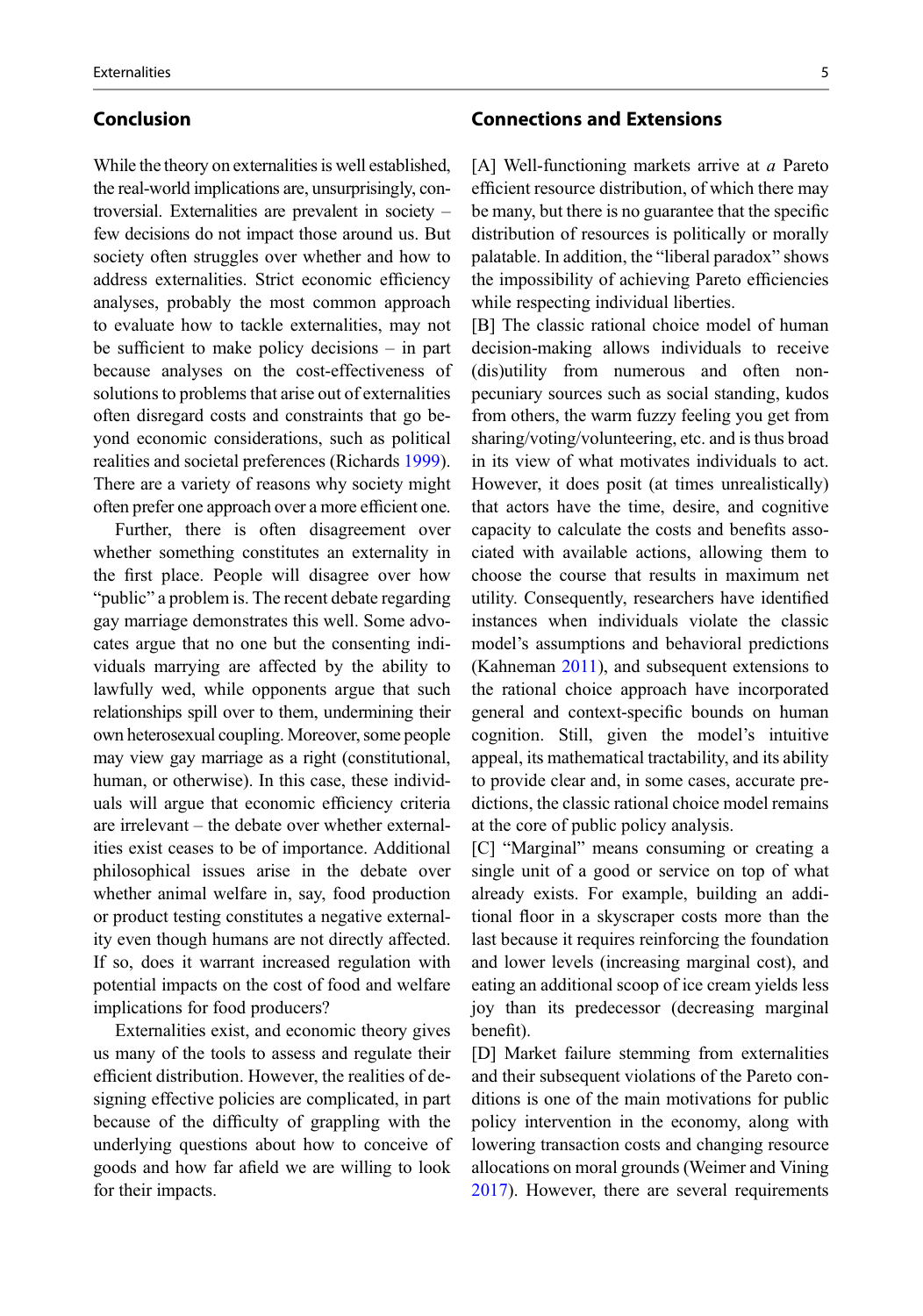<span id="page-5-0"></span>for Pareto efficiency beyond those related to externalities, and they also frequently go unmet. Thus, almost all markets exhibit market failure to varying degrees, and economists and policymakers spend much time and effort determining which market failures government should try to correct. [E] Compliance costs refer to the resources (e.g., time and money) spent by industry (or individual consumers) to comply with a given regulation.

[F] Among the reasons for the relative lack of market-based instruments are industry opposition to regulation generaly, regulator experience with command-and-control over market-based instruments, and legislators-who are often trained lawyers-preferring policy rooted in law rather than economics (Stavins [1998\)](#page-6-0).

[G] It is important to distinguish between the state versus market debate and the market instruments versus command and control debate. The first contests whether government should intervene at all. Contrast this with the second debate, where the issue is not intervention per se, but what form the intervention should take. Market-based instruments are still government interventions, but do not mandate individual behavior as commandand-control would.

[H] Efficient market outcomes are not contingent upon which party holds property rights (Coase 1960). If the steel mill has property rights over the water, then the fishery pays it to reduce its pollution, but the final level of pollution will be the same as when the fishery holds the rights.

[I] This assumes constant marginal costs and benefits of pollution reduction.

[J] Scenarios like these, where community welfare is at odds with individual incentives, are called "social dilemmas." To study behavior in these settings, researchers often abstract these scenarios as n-player prisoner's dilemmas and public goods games.

[K] Evolutionary game theory provides justification for why these preferences may exist despite these preferences often leading to less desirable outcomes for the individual. In repeated games, cooperating when others cooperate can lead to mutually beneficial outcomes over mutual defection, thus suggesting that evolving cooperative strategies and preferences may provide an advantage (Axelrod 1984).

### Cross-References

- ▶ [Cooperation Indirect Costs](http://link.springer.com/Cooperation Indirect Costs)
- ▶ [Economic Decisions](http://link.springer.com/Economic Decisions)
- ▶ [Game Theory](http://link.springer.com/Game Theory)
- ▶ [Indirect Reciprocity](http://link.springer.com/Indirect Reciprocity)
- ▶ Prisoner'[s Dilemma](http://link.springer.com/Prisoner’s Dilemma)
- ▶ [Theory of Games and Economic Behavior](http://link.springer.com/Theory of Games and Economic Behavior)

### References

- Axelrod, R. M. (1984). The evolution of cooperation. New York: Basic Books.
- Baumol, W. J., & Oates, W. E. (1988). The theory of environmental policy (2nd ed.). New York: Cambridge University Press.
- Benartzi, S., & Thaler, R. H. (2013). Behavioral economics and the retirement savings crisis. Science, 339(6124), 1152–1153.
- Chaudhuri, A. (2011). Sustaining cooperation in laboratory public goods experiments: A selective survey of the literature. Experimental Economics, 14, 47–83.
- Coase, R. H. (1960). The problem of social cost. The Journal of Law & Economics, 3, 1–44.
- Cole, D. H., & Grossman, P. Z. (1999). When is commandand-control efficient? Institutions, technology, and the comparative efficiency of alternative regulatory regimes for environmental protection. Wisconsin Law Review, 5, 887.
- Ekelund, R. B., Jr., Resseler, R. W., & Tollison, R. D. (2006). Microeconomics: Private markets and public choices (7th ed.). Boston: Addison Wesley.
- Fischbacher, U., & Gächter, S. (2010). Social preferences, beliefs, and the dynamics of free riding in public goods experiments. The American Economic Review, 100(1), 541–556.
- Kahneman, D. (2011). Thinking, fast and slow. New York: Farrar, Straus and Groux.
- Keohane, N. O. (2007). Cost savings from allowance trading in the 1990 Clean Air Act: Estimates from a choicebased model. In J. Freeman & C. D. Kolstad (Eds.), Moving to markets in environmental regulation: Lessons from twenty years of experience (pp. 194–229). New York: Oxford University Press.
- Lochner, L., & Moretti, E. (2004). The effect of education on crime: Evidence from prison inmates, arrests, and self-reports. The American Economic Review, 94(1), 155–189.
- Ostrom, E. (2009). Beyond markets and states: Polycentric governance of complex economic systems. Nobel Prize Lecture, Stockholm (8 Dec 2009).